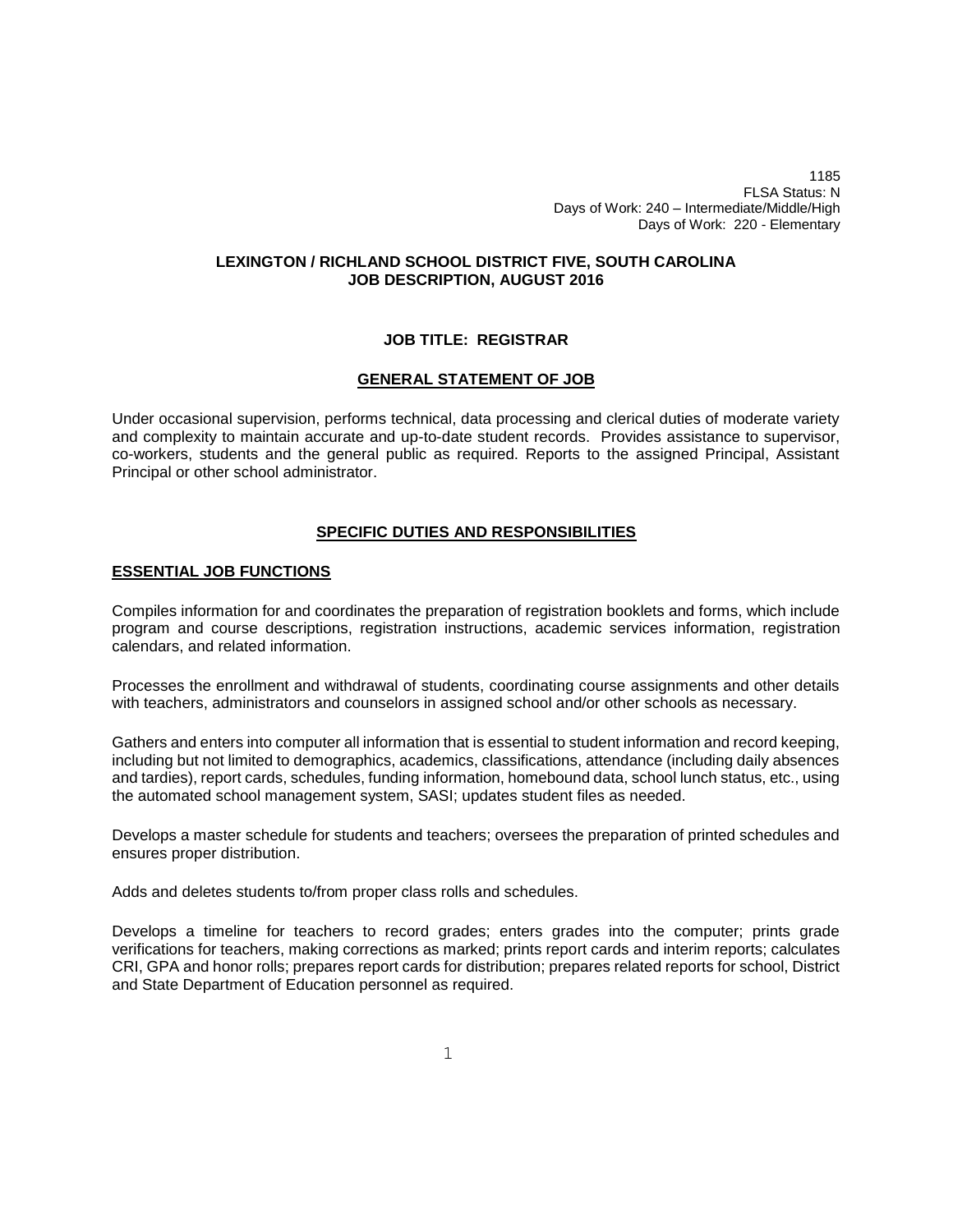Generates and customizes various computer reports and forms for teachers and administrators, including class rosters, student schedules, student directories, honor lists, attendance reports, test score reports, statistical data, etc.

Establishes network access for new students.

Assists school staff and teachers in using the SASI, various testing programs and related computer programs.

Coordinates the transfer of data between schools and the District.

Closes out computer database for academic year and sets up new database for new academic year.

May serve as assigned school's technology coordinator, providing technical assistance with daily administrative and instructional computer operations, including planning network expansion, troubleshooting and resolving problems with hardware and software, procuring and installing software, updating or customizing software as necessary, ensuring data security and integrity and maintaining backups of database files, etc.; provides user training as necessary.

Orders supplies and equipment for computer and administrative operations; processes accounts payable.

Answers the telephone; provides accurate information to callers and/or forwards calls to appropriate staff person. Greets office visitors and performs customer/public service duties as required.

Performs other routine clerical functions, including but not limited to typing reports and correspondence, copying and filing documents, sending and receiving faxes, processing mail, etc.

Responds to inquiries and requests for assistance in areas of responsibility.

Operates a variety of equipment, which may include a computer, printer, typewriter, copier, fax machine, telephone, two-way radio, calculator, scanner, paper shredder, tape drive/back up systems, etc.; uses clerical, computer and bookkeeping supplies.

Interacts and communicates with the immediate supervisor, co-workers, other school administrators and staff, District administrators and staff, parents, students, various outside organizations and professionals, and the general public.

Attends meetings, training, workshops, etc., as appropriate to enhance job knowledge and skills.

#### **ADDITIONAL JOB FUNCTIONS**

May provide clerical assistance as a back up to other clerical staff.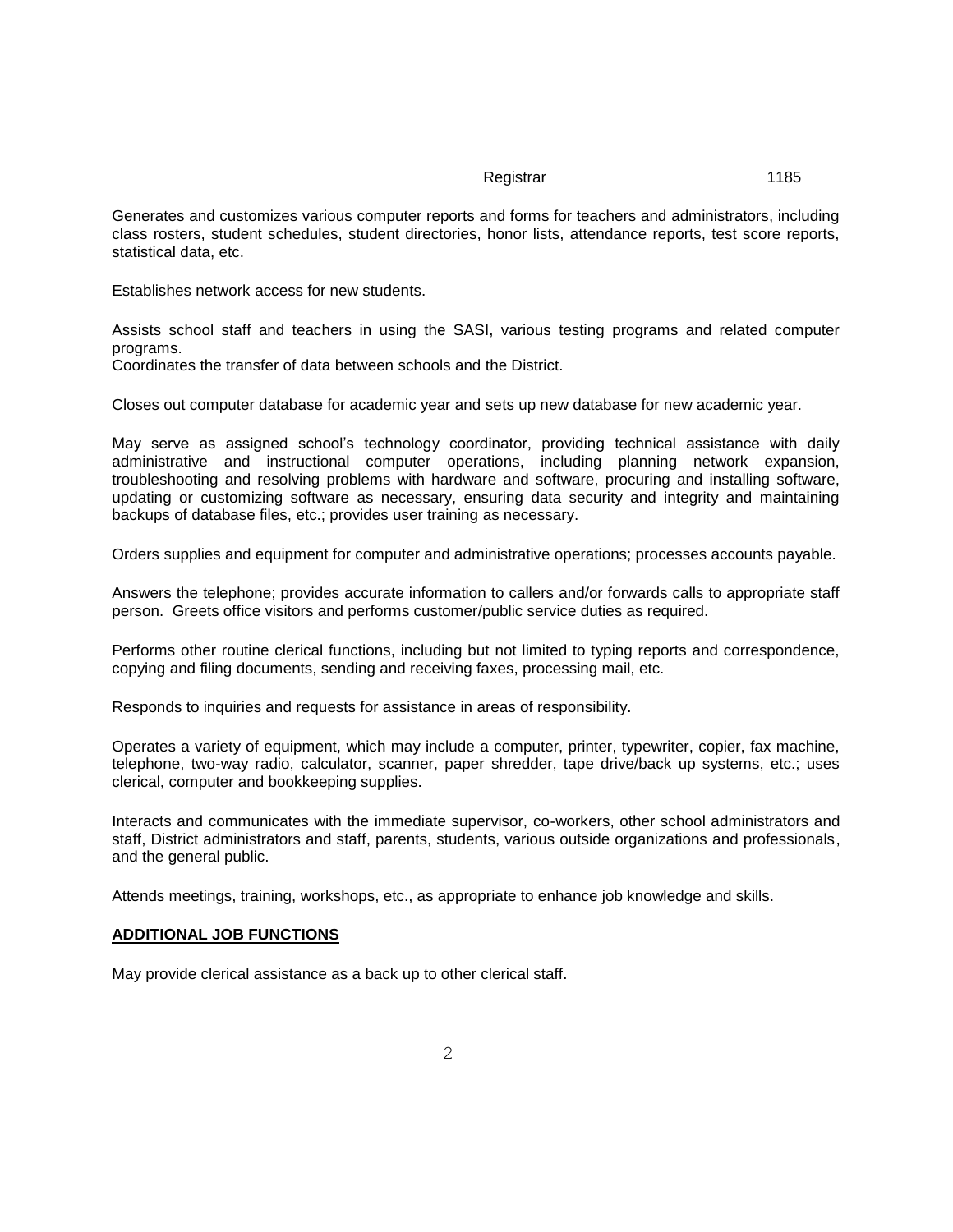Issues tardy passes and early dismissal forms.

Assists with the production and distribution of the school newsletter.

Assists with special events and meetings as requested.

Performs related duties as required.

#### **MINIMUM TRAINING AND EXPERIENCE**

Requires Associate's degree, vocational technical degree or specialized training that is equivalent to satisfactory completion of two years of college education with emphasis in computer technology, data processing or a closely related field, supplemented by nine to twelve months of related experience, or an equivalent combination of education, training and experience that provides the required knowledge, skills and abilities. Must be able to enter computer data and type with speed and accuracy. Must possess a valid state driver's license.

## **MINIMUM QUALIFICATIONS OR STANDARDS REQUIRED TO PERFORM ESSENTIAL JOB FUNCTIONS**

**Physical Requirements**: Requires sedentary work that involves walking or standing some of the time and involves exerting up to 10 pounds of force on a recurring basis or routine keyboard operations.

**Data Conception**: Requires the ability to compare and/or judge the readily observable, functional, structural or compositional characteristics (whether similar to or divergent from obvious standards) of data, people or things.

**Interpersonal Communication**: Requires the ability of speaking and/or signaling people to convey or exchange information. Includes receiving assignments and/or directions from supervisor and giving technical instructions to co-workers.

**Language Ability**: Requires the ability to read a variety of policy and procedure manuals, computer manuals, reference materials, etc. Requires the ability to enter data into computer and prepare reports, correspondence, records, etc., with proper format, punctuation, spelling and grammar, using all parts of speech. Must be able to speak with poise, voice control and confidence and to articulate information to others.

**Intelligence**: Requires the ability to apply rational systems to solve practical problems and deal with a variety of concrete variables in situations where only limited standardization exists; to interpret a variety of instructions furnished in oral, written, schedule, mathematical or diagrammatic form. Requires the ability to make independent judgments in the absence of supervisor; to acquire knowledge of topics related to primary occupation. Must have the ability to comprehend and interpret received information and the ability to comprehend and implement basic office machinery functions.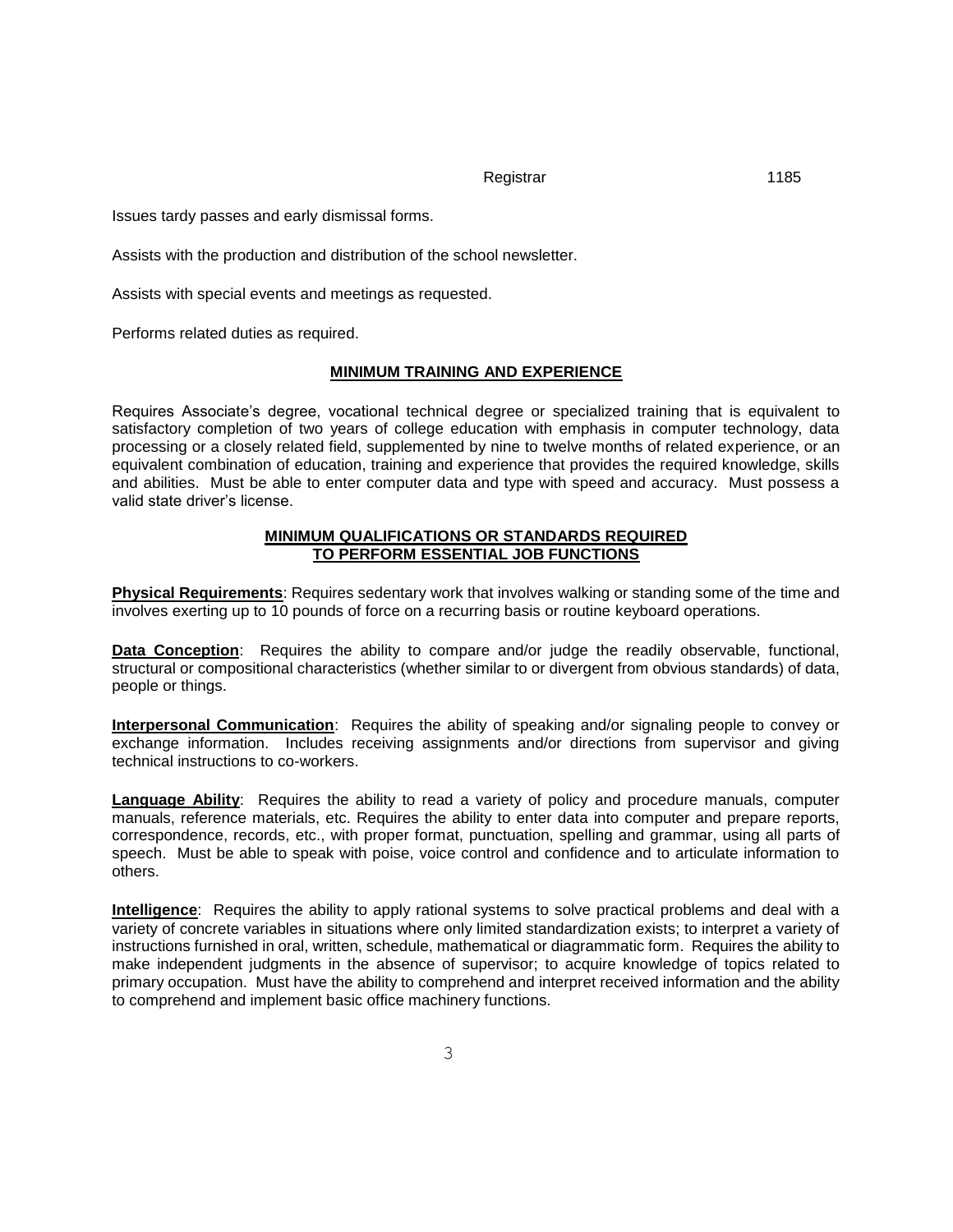**Verbal Aptitude**: Requires the ability to record and deliver information, to explain procedures, to follow oral and written instructions; to teach co-workers. Must be able to communicate effectively and efficiently with students, parents, staff, and with persons of varying educational and cultural backgrounds.

**Numerical Aptitude**: Requires the ability to add and subtract totals, to multiply and divide, to determine percentages and decimals, to determine time. Must be able to use practical applications of fractions, percentages, ratio and proportion.

**Form/Spatial Aptitude**: Requires the ability to inspect items for proper length, width and shape, and visually read various information.

**Motor Coordination**: Requires the ability to coordinate hands and eyes rapidly and accurately in using automated office equipment and communications machinery.

**Manual Dexterity**: Requires the ability to handle a variety of items including computer keyboards, office equipment, control knobs, switches, etc. Must have minimal levels of eye/hand/foot coordination.

**Color Discrimination**: Requires the ability to differentiate between colors and shades of color.

**Interpersonal Temperament**: Requires the ability to deal with people beyond giving and receiving instructions. Must be adaptable to performing under moderate stress when confronted with an emergency or tight deadline. The worker is subject to tension as a regular, consistent part of the job.

**Physical Communication**: Requires the ability to talk and hear: (talking: expressing or exchanging ideas by means of spoken words; hearing: perceiving nature of sounds by ear). Must be able to hear and understand communications through a telephone.

#### **PERFORMANCE INDICATORS**

**Knowledge of Job**: Has knowledge of the methods, policies and procedures of Lexington / Richland District School District Five pertaining to specific duties of Registrar. Is knowledgeable in the laws, ordinances, standards and regulations pertaining to the specific duties and responsibilities of the position. Has the ability to comprehend, interpret and apply regulations, procedures and related information. Has knowledge of modern office practices, procedures and of business English and arithmetic. Is able to compile, type and enter data into computer with speed and accuracy. Is skilled in applying a responsible attention to detail as necessary in preparing reports, records and correspondence. Is able to read and interpret a variety of administrative documents and related materials pertaining to the responsibilities of the job. Is able to maintain records with accuracy and confidentiality. Has skill in the use of computers for data processing, word processing and records management. Has knowledge of computer network technology and maintenance. Is able to perform routine installation, maintenance, troubleshooting and repair of computer hardware and software. Is able to provide professional, efficient user support and assistance. Knows how to operate and maintain a variety of office equipment as necessary in the performance of daily activities. Has the ability to offer assistance to co-workers and employees of other departments as required.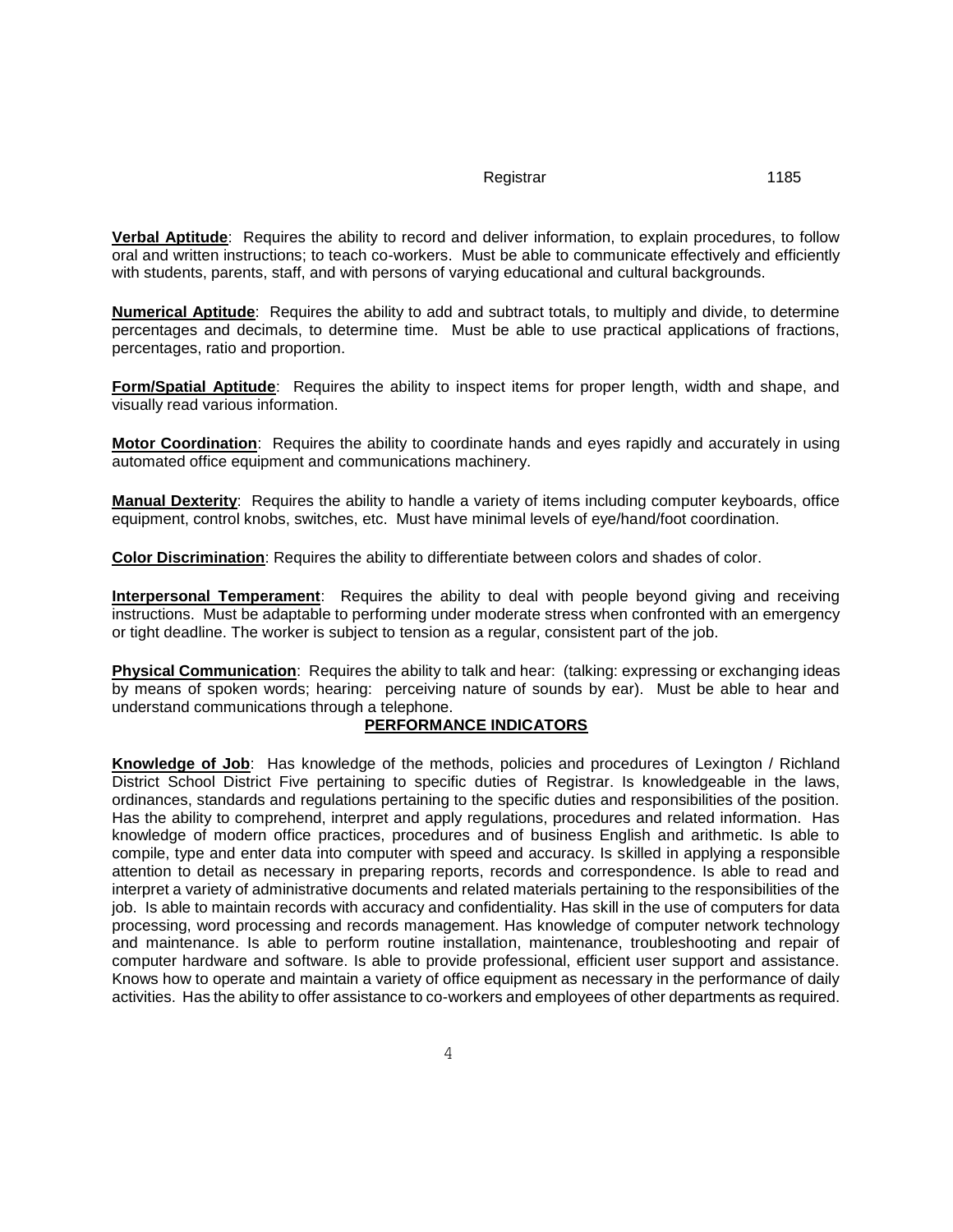Has the ability to use independent judgment as needed in performing routine and non-routine tasks. Is able to take the initiative to complete the duties of the position without the need of direct supervision. Has knowledge of the terminology used within the department. Knows how to maintain effective relationships with students, parents, co-workers, personnel of other departments, professionals and members of the public through contact and cooperation. Knows how to react calmly and quickly in emergency situations. Is able to perform duties effectively and professionally in an environment in which discrimination and other public issues are constant concerns. Has the ability to plan, organize and prioritize daily assignments and work activities. Has good organizational, technical and human relations skills. Is able to work effectively despite frequent interruptions. Has the ability to learn and utilize new skills and information to improve job performance and efficiency.

**Quality of Work**: Maintains high standards of accuracy in exercising duties and responsibilities. Exercises immediate remedial action to correct any quality deficiencies that occur in areas of responsibility. Maintains high quality communication and interaction with internal and external entities with whom the position interacts.

**Quantity of Work**: Performs described Essential Functions and related assignments efficiently and effectively in order to produce quantity of work which consistently meets established standards and expectations.

**Dependability**: Assumes responsibility for completing assigned work. Completes assigned work within deadlines in accordance with directives, policy, standards and prescribed procedures. Maintains accountability for assigned responsibilities in the technical, human and conceptual areas.

Attendance: Attends and remains at work regularly and adheres to policies and procedures regarding absenteeism and tardiness. Provides adequate notice to higher management with respect to vacation time and leave requests.

**Initiative and Enthusiasm**: Maintains an enthusiastic, self-reliant and self-starting approach to meet job responsibilities and accountabilities. Strives to anticipate work to be accomplished, and initiates proper and acceptable action for the completion of work with a minimum of supervision and instruction.

**Judgment**: Exercises analytical judgment in areas of responsibility. Identifies issues or situations as they occur and specifies decision objectives. Identifies or assists in identifying alternative solutions to issues or situations. Implements decisions in accordance with prescribed and effective policies and procedures and with a minimum of errors. Seeks expert or experienced advice where appropriate and researches issues, situations and alternatives before exercising judgment.

**Cooperation**: Accepts supervisory instruction and direction and strives to meet the goals and objectives of same. Questions such instruction and direction when clarification of results or consequences are justified, i.e., poor communications, variance with established policies or procedures, etc. Offers suggestions and recommendations to encourage and improve cooperation intra- and inter-departmentally.

**Relationships with Others**: Shares knowledge with managers, supervisors and co-workers for mutual